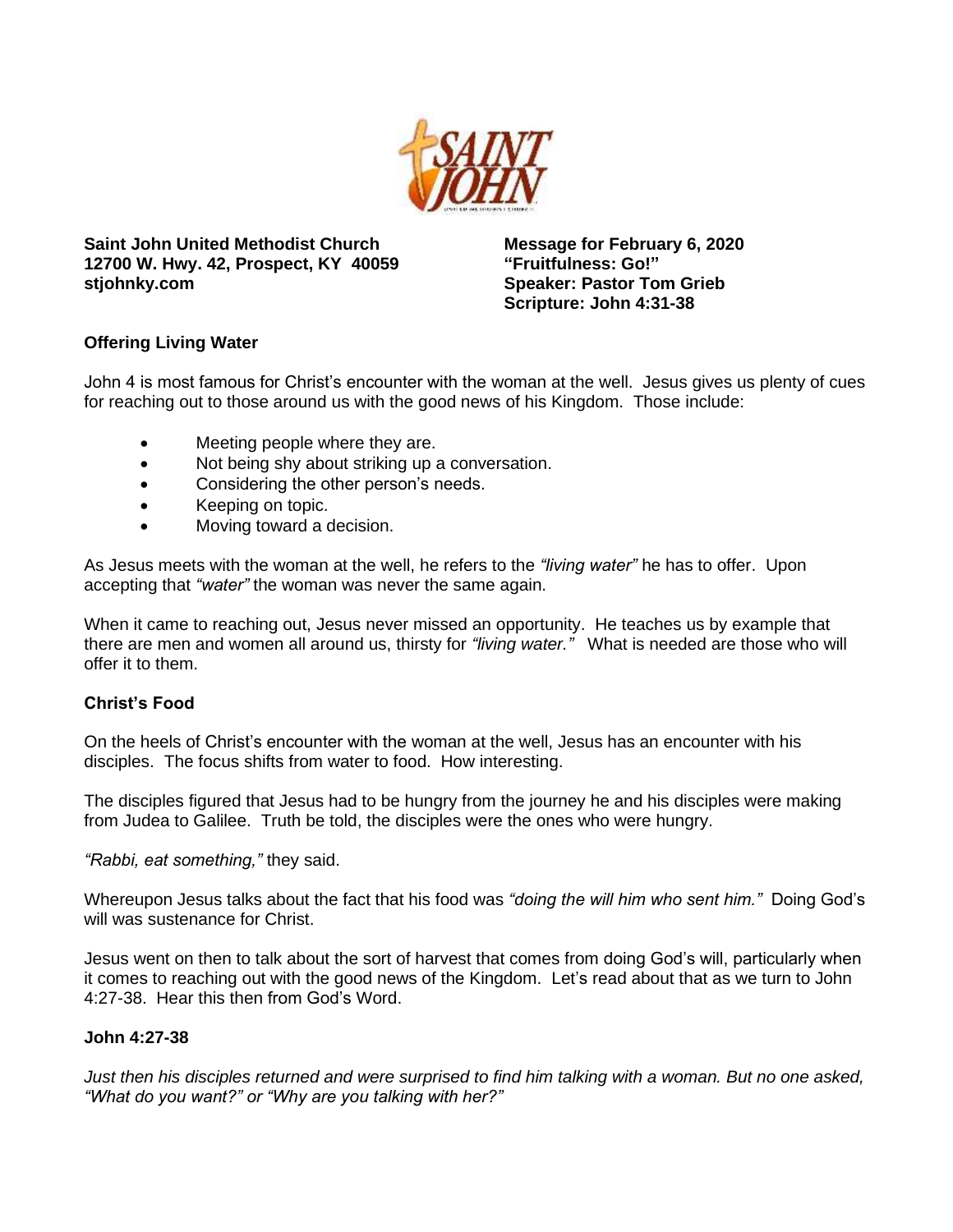*Then, leaving her water jar, the woman went back to the town and said to the people, "Come, see a man who told me everything I ever did. Could this be the Messiah?" They came out of the town and made their way toward him.*

*Meanwhile his disciples urged him, "Rabbi, eat something."*

*But he said to them, "I have food to eat that you know nothing about."*

*Then his disciples said to each other, "Could someone have brought him food?"*

*"My food," said Jesus, "is to do the will of him who sent me and to finish his work. Don't you have a saying, 'It's still four months until harvest'? I tell you, open your eyes and look at the fields! They are ripe for harvest. Even now the one who reaps draws a wage and harvests a crop for eternal life, so that the sower and the reaper may be glad together. Thus the saying 'One sows, and another reaps' is true. I sent you to reap what you have not worked for. Others have done the hard work, and you have reaped the benefits of their labor."*

#### **Seizing the Opportunity**

Winter is a great time to talk about the rhythm of sowing and reaping. Wintertime offers good perspective. We know that Spring is not too far off and the rhythm of planting, growing, and harvesting will soon start again. In thinking about such things, we are reminded that sowing comes first and then reaping.

It is clear from scripture that Jesus expected his disciples not only to sow the seeds of the Kingdom, but to harvest the results of that. If anything, the scripture we have been studying the past month from Matthew 13 bears that out.

Paul writes about such things in I Corinthians 3:6-8. *"I planted the seed, Apollos watered it, but God made it grow. So, neither he who plants, nor he who waters is anything, but only God made it grow. The man who plants and the man who waters have one purpose, and each will be rewarded according to his own labor."* (I Corinthians 3:6-8)

When it comes to the harvest of God's Kingdom the time for both sowing and reaping is upon us. In our passage for today, Jesus speaks to the harvest. *"Open your eyes,"* he says, *"and look at the fields! They are ripe for the harvest."* (John 4:35)

And the question comes to each of us, what are the opportunities for outreach around you? And even more importantly, are you seizing those opportunities and trying to meet them?

We have been talking in our Wednesday Night Men's Bible Study about the importance of presence and proximity. There is no substitute for being present in a person's life.

# **Urgency**

When it comes to the harvest Billy Graham writes this. *"The evangelistic harvest is always urgent. The*  destiny of men, and of nations, is always being decided. Every generation is strategic. We are not *responsible for the past generation, and we cannot bear the full responsibility for the next one; but we do have our generation. God will hold us responsible as to how well we fulfill our responsibilities to this age and take advantage of our opportunities."*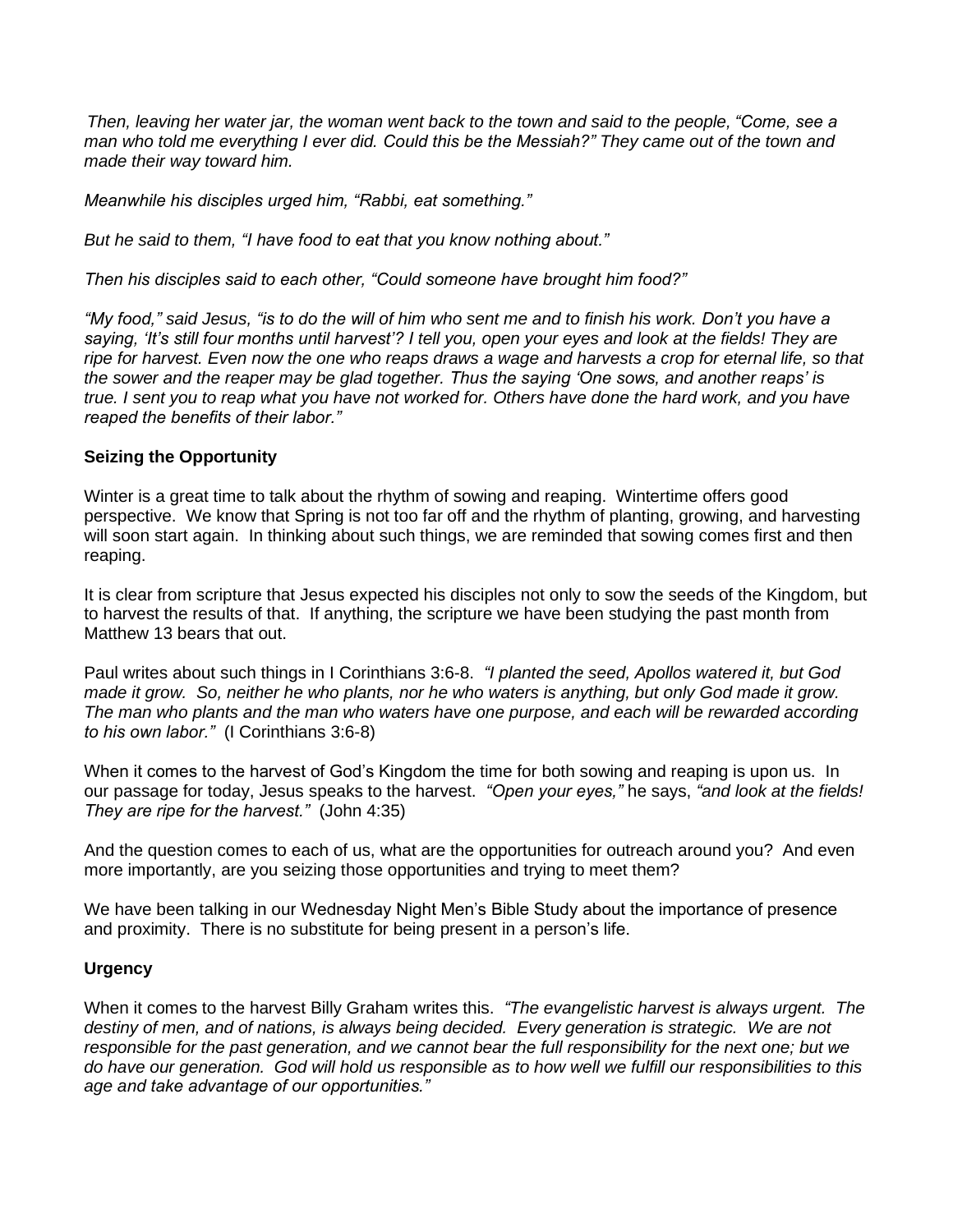Let it not be said of us that we let the fruit of God's harvest spoil in the field. What is needed are laborers to head out into the field and bring in the harvest.

# **Evangelism—Have We Just Stopped Doing It?**

In a lot of ways, I feel like this generation has lost a sense of urgency which it comes to such things. I feel like we have traded a lot of things that just a generation ago were very much a fabric of our faith.

- Revivals were the thing just a few years ago.
- There were music festivals and camps that sought to win kids to Christ.
- There were plenty of training seminars that sought to prepare God's faithful to reach out.

We just sort of stopped talking about evangelism and soon after stopped doing it.

# **Not Ashamed**

Consider these two songs, one much older that the other.

First, hear these words from the old-time hymn, *Bringing in the Sheaves.* It is more than a song sung at Thanksgiving. It has to do with the harvest Jesus talks about in winning people to God's Kingdom.

*"Sowing in the sunshine, sowing in the shadows, fearing neither clouds nor winter's chilling breeze; by and by the harvest, and the labor ended, we shall come rejoicing bringing in the sheaves."*

Hear this from a song that's a bit newer. It's by the Newsboys, a group we had at New Song all the time. Their song is *Not Ashamed.*

*"What are we sneaking around for? Who are we trying to please? Shrugging off sin, apologizing like we're spreading some kind of disease. I say, 'No way. No way.' I'm not ashamed to let you know I want the light in me to show. I'm not ashamed to speak the name of Jesus Christ."*

The Apostle puts it this way in II Timothy 1:7-8. *"For God did not give us a spirit of timidity, but a spirit of power, of love and of self-discipline. So do not be ashamed to testify about our Lord."* (II Timothy 1:7-8)

# **Why People Hesitate**

There are all sorts of reasons why people are hesitant to share their faith, and it all boils down to fear. People fear:

- They might do more harm than good.
- They won't know what to say.
- They won't be able to give snappy answers to tricky questions.
- They may come across as bigoted.
- They may invade someone's privacy.
- They might even be branded as a hypocrite.

Let's be honest; fear and timidity hold us back when it comes to sharing the gospel. We are uncertain how we will be received. No one likes to be rejected, ridiculed, or regarded as different.